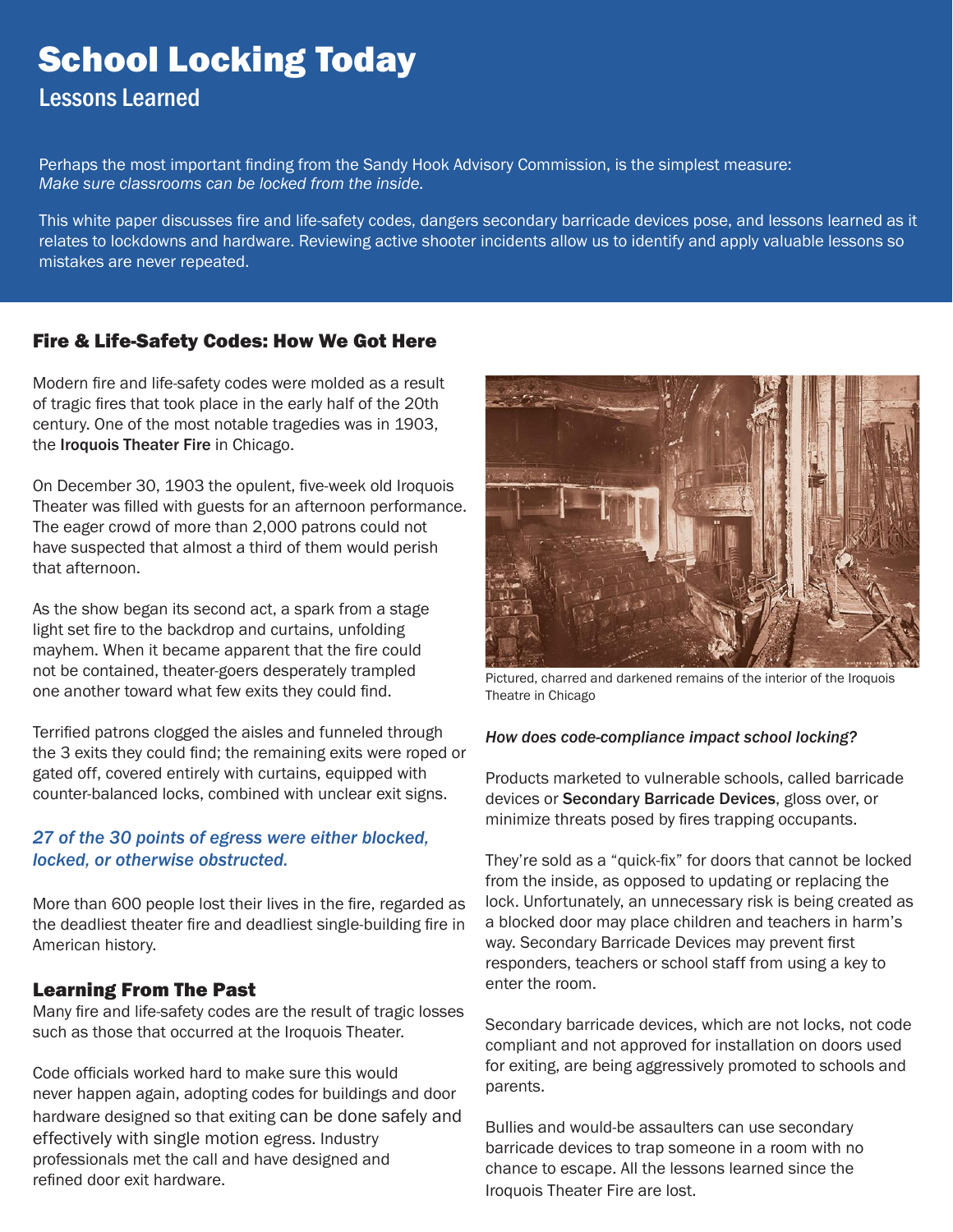# Empowering schools with a safe & secure learning environment

Similar to the scenario laid out in the Iroquois Theater, secondary barricade devices trap occupants in place preventing anyone from quickly exiting if they need to. When we say *quickly exiting*, we mean with no special knowledge required and with one motion, pulling the lever down or pressing the panic bar like you normally would.

Besides impeding the ability to enter/exit and not meeting ADA requirements, secondary barricade devices create a new set of life-safety challenges. If an unauthorized person engages the blocking device to barricade the door, administrators may be unable to enter, creating a liability.

Statistically, while school shootings are still very rare, data shows that they are happening more often.

# *From 1999 to 2014, the average number of days between shootings was 124 days. From 2015 to 2018, the average was 77 days.*

We learned from the 2006 shooting at West Nickel Mines School in PA (a.1) just how deadly secondary barricades can be. First responders were unable to enter and trapped occupants were unable to flee, resulting in the death of five school children. In 2007, we revisit the tragedies associated with barricading at Virginia Tech (a.2) when a gunman trapped students by chaining several main doors before he entered and opened fire.



Pictured, a secondary barricade device that freezes the door closer and door in place from the inside preventing first responders from entering.

In May of 2019, the Highland Park STEM school shooting in Colorado was one of several threats and shootings that month. Students recalled that the assailant entered class late, and instead of taking his seat, fumbled with the two doors in the classroom before pulling out his gun. Had there been barricades for the assailant to engage, it is safe to say the outcome would have been much, much worse.

Fortunately, in this case, there were no secondary barricades *for* him to use. Heroic students tackled the shooter allowing their classmates to quickly flee the room.



Pictured, a single slide secondary barricade device designed to freeze the lever and door in place, trapping occupants in the room.

Each tragedy has provided momentum (as well as state and federal funds) towards initiatives aimed at keeping schools safe. While secondary barricade devices seem like an easy solution, we must do our part in making schools aware of the dangers that they pose.

### Recommendations by NASFM & DHS

The *National Association of State Fire Marshals' Classroom Door Security & Locking Hardware Checklist,* highlights the importance of being able to effectively secure yourself from the interior of the classroom, and to steer away from locksets that require teachers to go in the hall to lock the door.

The Department of Homeland Security recommends employing the use of a push-button mechanism to avoid having to scramble for a key.

*Spending precious dollars wisely is important. We have not lost any students in an active shooter situation in the United States when they are secured behind a locked door.* 

### School Lockdowns: Lessons Learned

Reviewing active shooter incidents as it relates to door hardware, allows us to reflect and apply valuable lessons so mistakes are never repeated.

In 2005 at Red Lake Senior High (a.3), we learned the importance of sheltering in place. The active shooter repeatedly tried opening classrooms, only to find that those doors had been locked.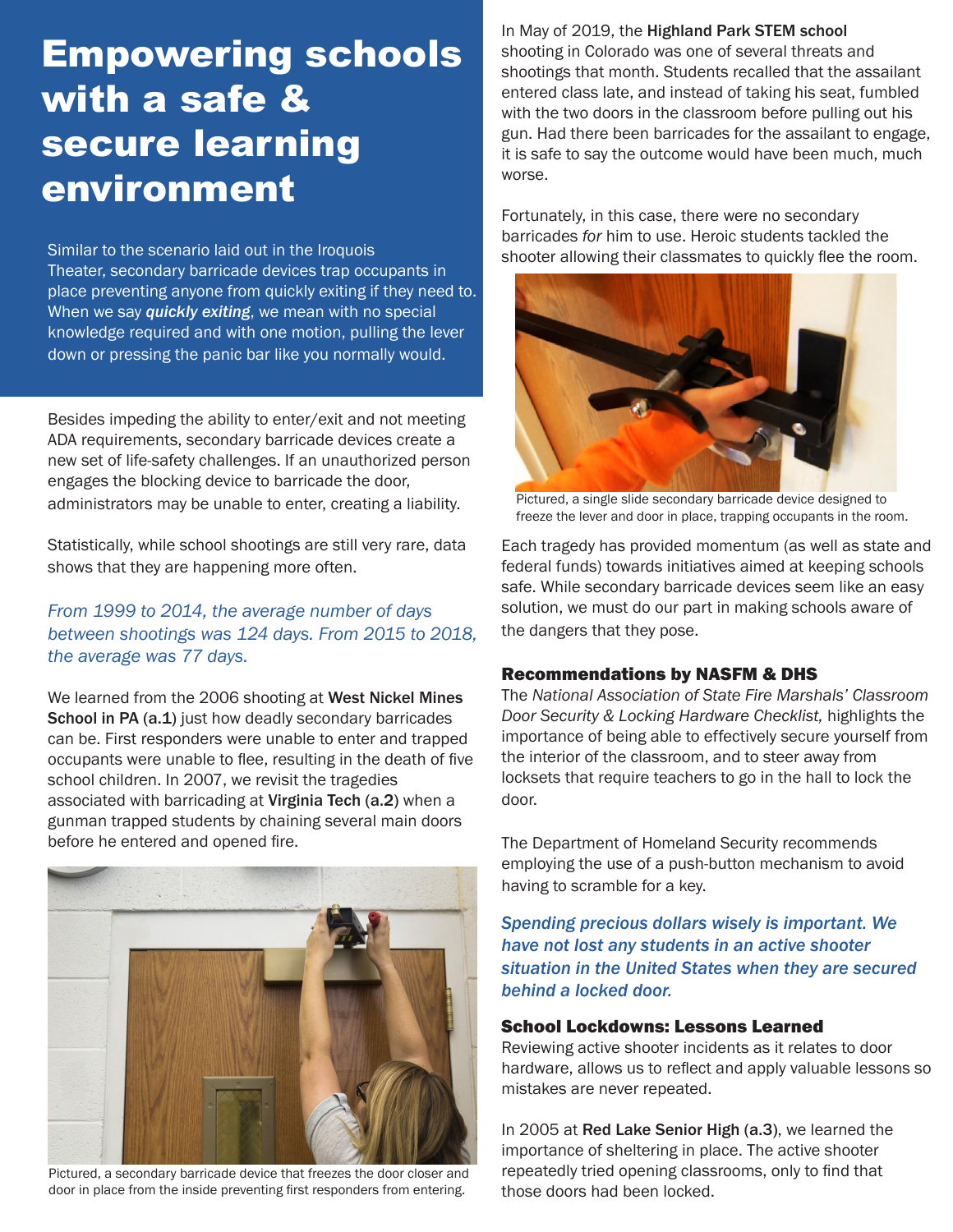| <b>Referenced School Shootings in America</b> |                                        |              |          |                                                                                                                                                                                                                                                                                                                                                                                                                                                            |
|-----------------------------------------------|----------------------------------------|--------------|----------|------------------------------------------------------------------------------------------------------------------------------------------------------------------------------------------------------------------------------------------------------------------------------------------------------------------------------------------------------------------------------------------------------------------------------------------------------------|
| ID                                            | Location                               | <b>State</b> | Date     | Reference                                                                                                                                                                                                                                                                                                                                                                                                                                                  |
| (a.3)                                         | <b>Red Lake Senior</b><br>High School  | <b>MN</b>    | 3/21/05  | US Attorney Tom Heffelfinger said, "As the shooter walked down the<br>hallways of the Red Lake High School four weeks ago, he repeatedly tried<br>to open classroom doors, only to find that those doors had been locked,"<br>Heffelfinger said. "The immediate action of Red Lake staff and teachers to<br>lock the doors, to herd the students into safe rooms, and to evacuate the<br>students when the school became (safe), undoubtedly saved lives." |
| (a.1)                                         | <b>West Nickel Mines</b><br>School     | <b>PA</b>    | 10/2/06  | An unauthorized person entered the facility and barricaded himself in a<br>classroom with 2x4s and bolts. With him, he held five school girls<br>hostage, aged 6-13. First responders were unable to immediately enter<br>the classroom and had to breach a window, but not before he executed<br>the trapped girls one by one and taking his own life.                                                                                                    |
| (a.2)                                         | Virginia Tech University               | <b>VA</b>    | 4/16/07  | A gunman who killed 32 people chained and locked several main doors<br>and went from room to room shooting occupants. Because the doors<br>secured by the shooter delayed law enforcement response as well as<br>deterring egress, it clearly had an effect on the outcome of the incident.                                                                                                                                                                |
| (a.4)                                         | Sandy Hook<br><b>Elementary School</b> | <b>CT</b>    | 12/14/12 | The Sandy Hook Advisory Commission reported that lives were lost in<br>a classroom when a substitute teacher didn't have a key and didn't<br>receive training on the security protocols prior.                                                                                                                                                                                                                                                             |
| (a.5)                                         | Stoneman Douglas<br>High School        | <b>FL</b>    | 2/14/18  | A teacher was killed by the shooter while trying to lock the classroom<br>door from the outside. Separately, with no teacher present and no time<br>to stack furniture, a student tried to barricade the door using his body<br>resulting in several gunshot wounds.                                                                                                                                                                                       |

In 2012, we learned the importance of training all individuals on emergency protocols. The Sandy Hook (a.4) Advisory Commission reported that lives were lost in a classroom when a substitute teacher didn't have a key and didn't receive training on the security protocols.

Stoneman Douglas' (a.5) school shooting revealed that a teacher was killed by the shooter while trying to lock the classroom door from the corridor side of the door.

Separately and with no teacher present, no key fob or credentials, and no time to stack furniture, a student desperately barricaded the door using his body resulting in several life-altering gunshot wounds and injuries.

### Classroom Door Locking & Code-Compliance

Classroom function (b.1) door locks were originally designed with a key on the corridor side of the door. They have been in use for decades as a way of entry and locking the door when the teacher leaves the room at the end of the day.

Intruder function (b.2), or double cylinder, door locks were a response to lessons learned at Columbine, so that the teacher didn't have to open the door to use their key.

Sandy Hook taught us that only relying upon a teacher and key was not an effective method.

Red Button Intruder Locks (b.3) allow anyone in the room to quickly barricade the door in a lockdown, while retaining single motion egress and code-compliant keyed entry. Pressing the button projects a locking bolt, changes the visual indicator and safely protects everyone in the room.

### *Red button locking is the logical lock function evolution and a code-compliant response to today's need to barricade or lockdown a classroom door quickly.*

Secondary barricade devices may be tempting to install as an inexpensive lockdown method, however, as experts in both security and door hardware, it's imperative that we do our part in voicing life-safety concerns and offer guidance to decision makers and stakeholders.

School shooting studies in the United States disclose that not a single student or staff member was killed behind a locked interior door, affording evidence that door hardware and efficient lockdowns are still the most effective tool in preventing deaths during this epidemic of deadly school shootings.